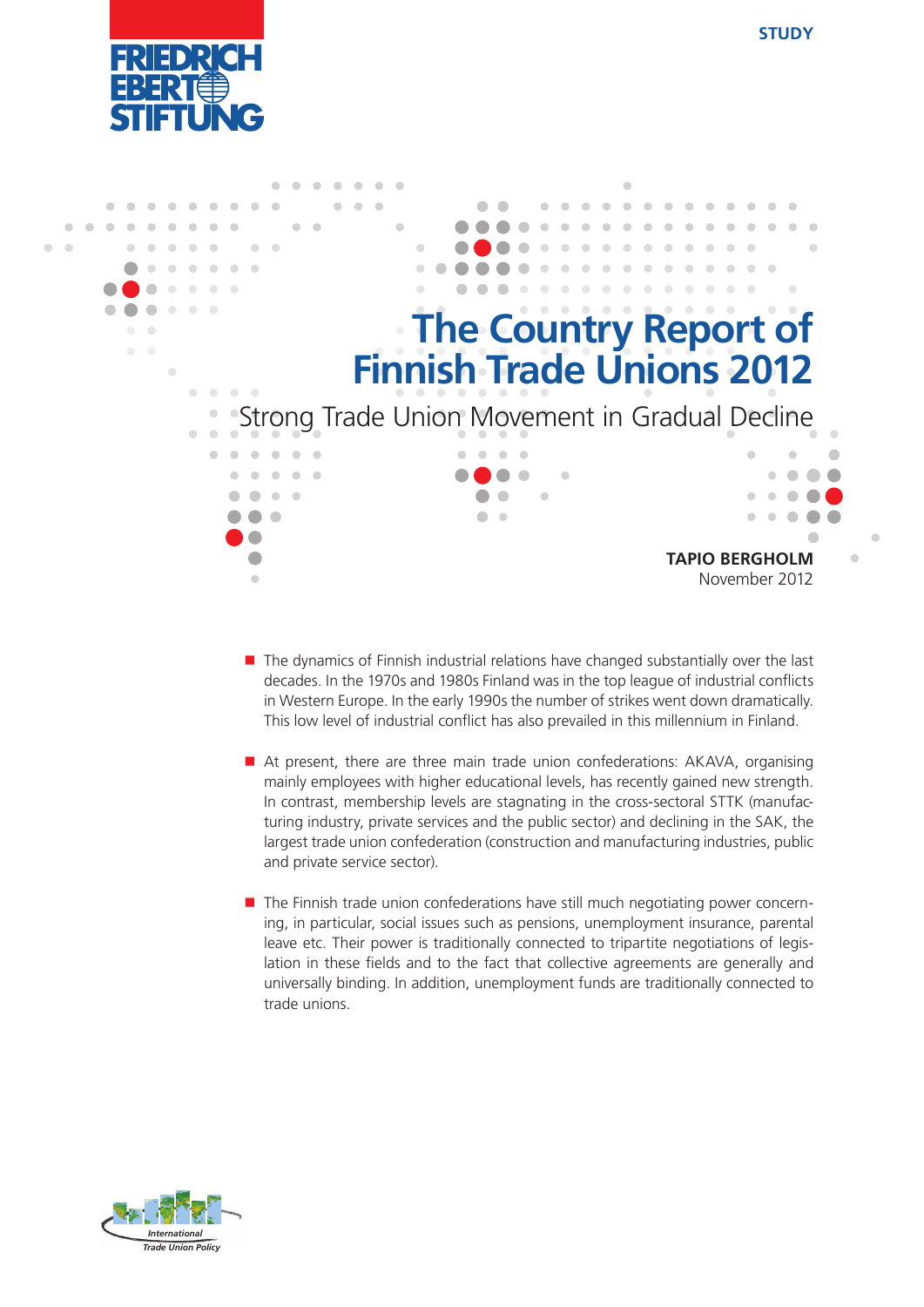

**Contents**

| 5. Social Democrats and Conservatives Are Strongest in Finnish Unions 4 |
|-------------------------------------------------------------------------|
|                                                                         |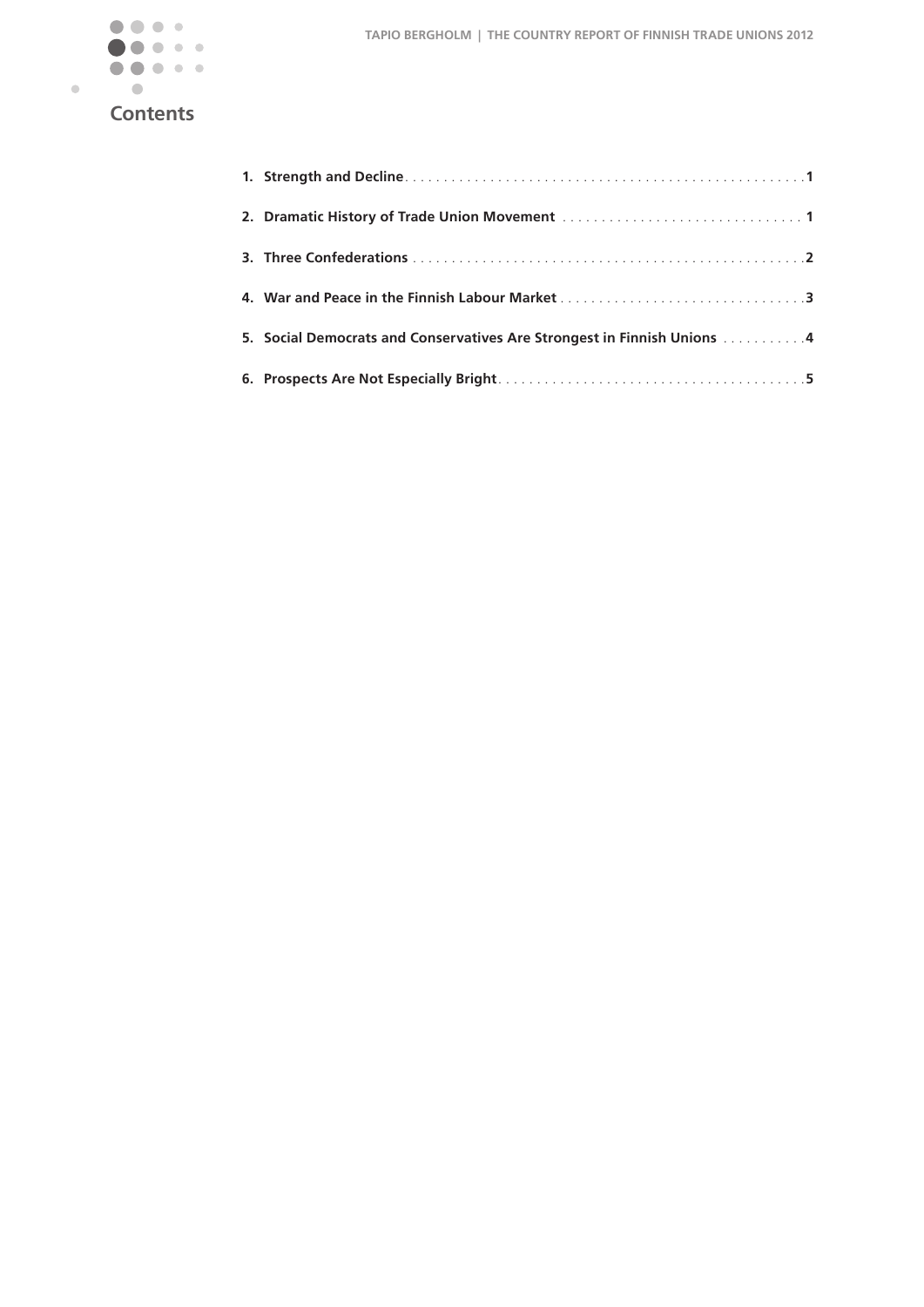# Strength and Decline

Finnish trade union confederations AKAVA (Confederation of Unions for Professional and Managerial Staff in Finland)1 , SAK (The Central Organisation of Finnish Trade Unions)<sup>2</sup> and The Finnish Confederation of Professionals (STTK)<sup>3</sup> have still much negotiation power concerning social issues, i. e. pensions, unemployment insurance, parental leave etc. This power is traditionally connected to tripartite negotiations of legislation in these fields. 4

Collective agreements have a generally or universally binding nature. In 1970, the principle of general applicability of collective agreements was effectively introduced to the Finnish labour law. Employers that are unorganised in terms of collective bargaining also have to comply with the national agreements of their industrial sector. Therefore, coverage of Finnish collective agreements is very high in European comparison. According to Eiro (2009) it is about 90 per cent, according to Ahtiainen (2011) about 70 per cent of employees are covered by collective agreements. 5

In 2007, the Finnish Confederation of Employers'  $(EK)^6$  decided to abandon the tripartite incomes policy (TUPO). It looked that private sector employers had abandoned the tradition of consensus underlying the Finnish model of industrial relations for good. Then there was reversal of strategy in autumn 2011, when tripartite great bargaining between trade unions, employers associations and state (called framework agreement) was concluded between all major tripartite players. At the time of writing question of three days education right of all employees are contested by private employers. Situation due to the new down turn in economy is very fragile.

The peak of membership rate among people in employment was reached in the mid 1990s, when it was about 80 per cent. The organisational decline of Finnish trade unions started much later and has not been as rapid as in many other European countries. However, the trend of a gradually deceasing number of members is also a characteristic of the Finnish system. According to Ahtiainen (2011) the organisation rate of trade unions in Finland was in 1989 71,9 per cent, in 1994 78,5 per cent, in 2001 71,2 per cent, in 2004 69 per cent and in 2009 67,4 per cent. 7

### Dramatic History of Trade Union Movement<sup>8</sup>

Trade union movement has had an equally dramatic history in Finland as this small peripheral country on the Nordic fringe of Europe has itself lived through. The constitutive meeting of the Finnish Federation of Trade Unions (*Suomen Ammattijärjestö*) was held in Tampere Workers Hall from 15 to 17 April 1907. In 1930 the authorities banned the activities of the Finnish Federation of Trade Unions as well as numerous trade unions and other left-wing socialist organisations. These, comprising all of 1,200 organisations, were abolished in 1933 by a decision of the High Court.

The trade union movement was at its last gasp when seven trade unions met in October 1930 to found the Confederation of Finnish Trade Unions (SAK). The departure of the Social Democrats had speeded up the fall of the Finnish Federation of Trade Unions, but it had also saved part of the old trade union organisation from repression. Thus, SAK was a new central organ founded by those who had caused the break-up of the old one, but which ensured the continuation of unionism.

Intellectual Employment Union (*Henkisen Työn Yhtymä*), which had been founded in 1922, was reorganized in 1944 and renamed the Confederation of Intellectual Employment (*Henkisen Työn Keskusliitto* – HTK). In 1945 it again took a new name: the Federation of Clerical Em-



<sup>1.</sup> http://www.akava.fi/en.

<sup>2.</sup> http://www.sak.fi/this-is-sak/trade-unions.

<sup>3.</sup> http://www.sttk.fi/en-GB/.

<sup>4.</sup> About the birth of this tradition look Bergholm, Tapio: The Making of the Finnish Model: the qualitative change in Finnish corporatism in early 1960s, *Scandinavian Journal of History* Vol. 34, No 1, 2009.

<sup>5.</sup> Ahtiainen, Lasse: Palkansaajain järjestäytyminen vuonna 2009 ja työehtosopimusten kattavuus vuonna 2008 Suomessa, *Työpoliittinen Aikakauskirja* 3/2011; http://www.tem.fi/files/30783/tak32011.pdf; Eironline (2009) Finland: Industrial relations profile (26/10/2009); http://www.eurofound. europa.eu/eiro/country/finland\_4.htm.

<sup>6.</sup> http://www.ek.fi/ek/en/index.php.

<sup>7.</sup> Ahtiainen (2011); Böckerman, Petri/Uusitalo, Roope: Erosion of the Ghent System and Union Membership Decline: Lessons from Finland, *British Journal of Industrial Relations* 44:2 June 2006.

<sup>8.</sup> This chapter is based mainly on my earlier research. English summary of history of SAK is available in book format and also on web: Bergholm, Tapio: *A Short History of SAK* (the Central Organisation of Finnish Trade Unions), Valkeala 2003; http://www.sak.fi/this-is-sak/history/timeline.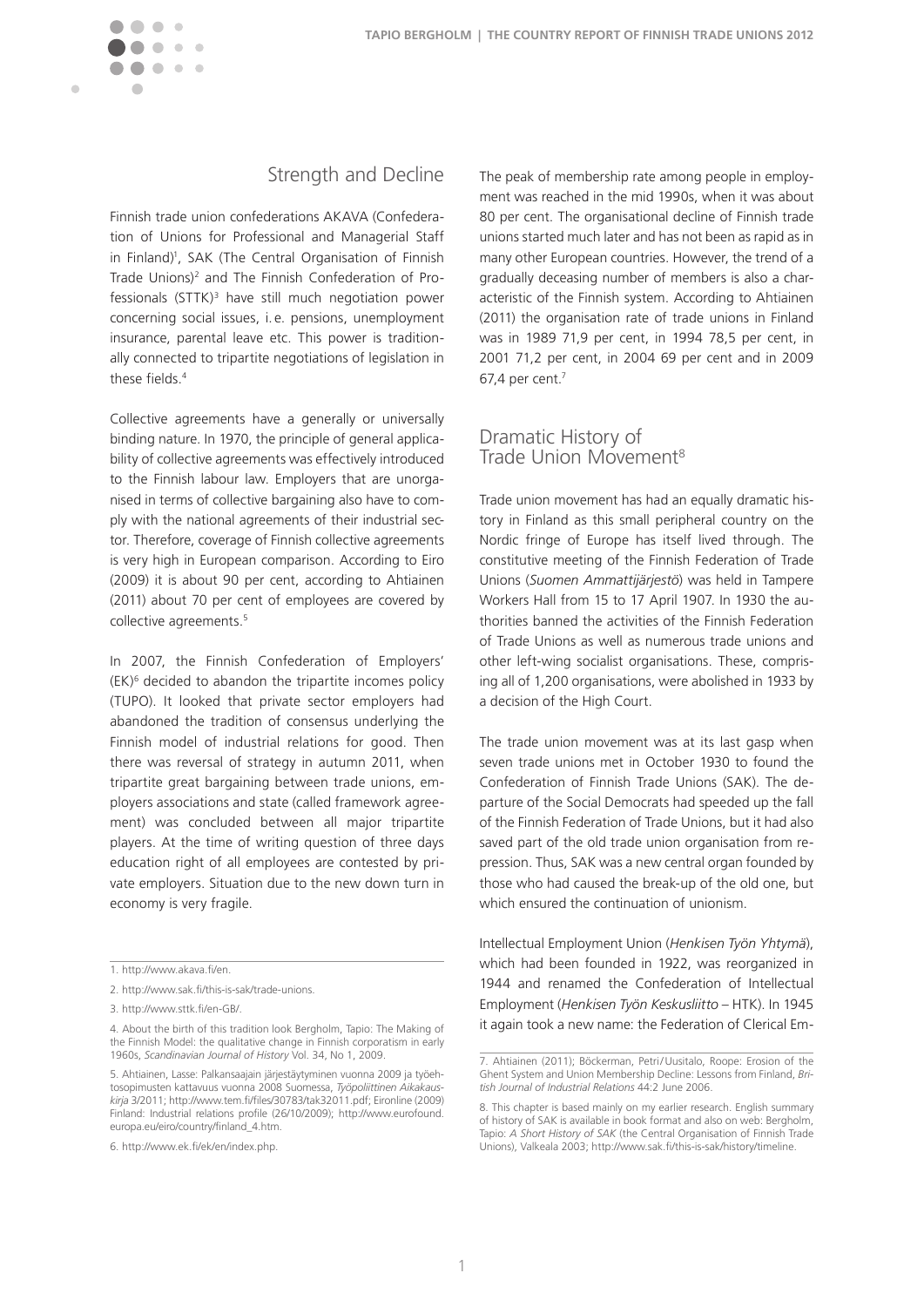

ployees' and Civil Servants' Organisations (TVK), and by 1945 it had 70,000 members. The Finnish Confederation of Technical Salaried Employees (STTK) was founded in 1946. A fourth confederation was created in 1950 to represent the professions: the Confederation of Unions for Academic Professionals (AKAVA).

After the Second World War Finnish trade union movement grew rapidly in the years 1944 –1948. After that increase in membership stagnated and unions concentrated more to fight political and power struggles inside the movement. The explosive growth in the membership of the trade union movement also caused the employers to organize themselves. The foundation of the Business Employers' Confederation (LTK) in 1945 caused a long lasting divide of the employers' organisations in Finland along different lines from those in the other Nordic countries. This organisation later its name to Service Sector Employers and merged with industrial employers when the Confederation of Finnish Industries (EK) was founded in 2004 and started operate in the beginning of 2005.

SAK suffered split in late 1950s and early 19560s, when many unions left this confederation. In Italy and in France trade union movement was divided between socialist and communists. Therefore from a European perspective the split was in the wrong place because the dividing line went through social democrats. Some unions stayed independent and some formed a breakaway confederation, SAJ. However, the spilt was only temporary: In 1969 unification was possible, when statutes and name of SAK was changed. So SAK became The Central Organisation of Finnish Trade Unions and member unions gained more independence in decisions concerning collective bargaining and industrial action.

Experts on industrial relations and the social sciences predicted a drop in the membership and influence of the trade union movement in late 1980s. The prospects for the future became even more gloomy when Finland went into a deep recession in 1991. The reputation and status of the trade union movement was weakened when TVK (the female-dominated Confederation of Clerical Workers' and Civil Servants' Organisations) went bankrupt in 1992. A majority of the Unions of this Confederation joined the male dominated STTK. STTK dropped from its name epithet Technical and became The Finnish Confederation of Professionals.

In the midst of recession and after organisational catastrophe of TVK Finnish trade union movement reached its peak of organisation rate. During the crisis unions gained new members and successfully defended workers rights at work and also their social protection. Figure 1 shows these major ruptures, unifications and mergers in the Finnish trade union movement. 9

# Three Confederations

Today, the three main trade union confederations are AKAVA, SAK and STTK. Organisational lines between them are not politically drawn but are mainly based on education and status at the workplace. Due to the structural change and rise on educational level, AKAVA has gained new strength, STTK stagnated and SAK declined compared to other confederations. The number of affiliated unions has diminished in SAK and STTK, because several unions have merged recently. One major change affiliation has occurred recently when the Union of Sales and Marketing Professionals decided to leave STTK and joined AKAVA in 2009.

SAK has 20 affiliated member unions. They have about one million members in the private and public sectors. Nearly half of the members – about 455,000 – work in manufacturing and construction industries, while 335,000 members are employed in the private services sector, and 240,000 are in the public sector.

STTK has 600,000 members in 18 trade unions. It is the confederation for unions of in many sectors: manufacturing, private services and the public sector at local, regional and national level. The biggest member groups include nurses (in two different unions according to education), technical engineers, police officers, secretaries, institute officers.

AKAVA has 35 member unions representing workers with university, professional or other high-level education. It has about 566,000 members. The affiliate organisations of AKAVA in public sector participate in the collective bargaining of employees of state and of local authorities. They have equal treatment in collective agreements in these sectors as affiliate unions of SAK and STTK. In the

<sup>9.</sup> In the membership figures represented in this picture are student and pensioner members also included.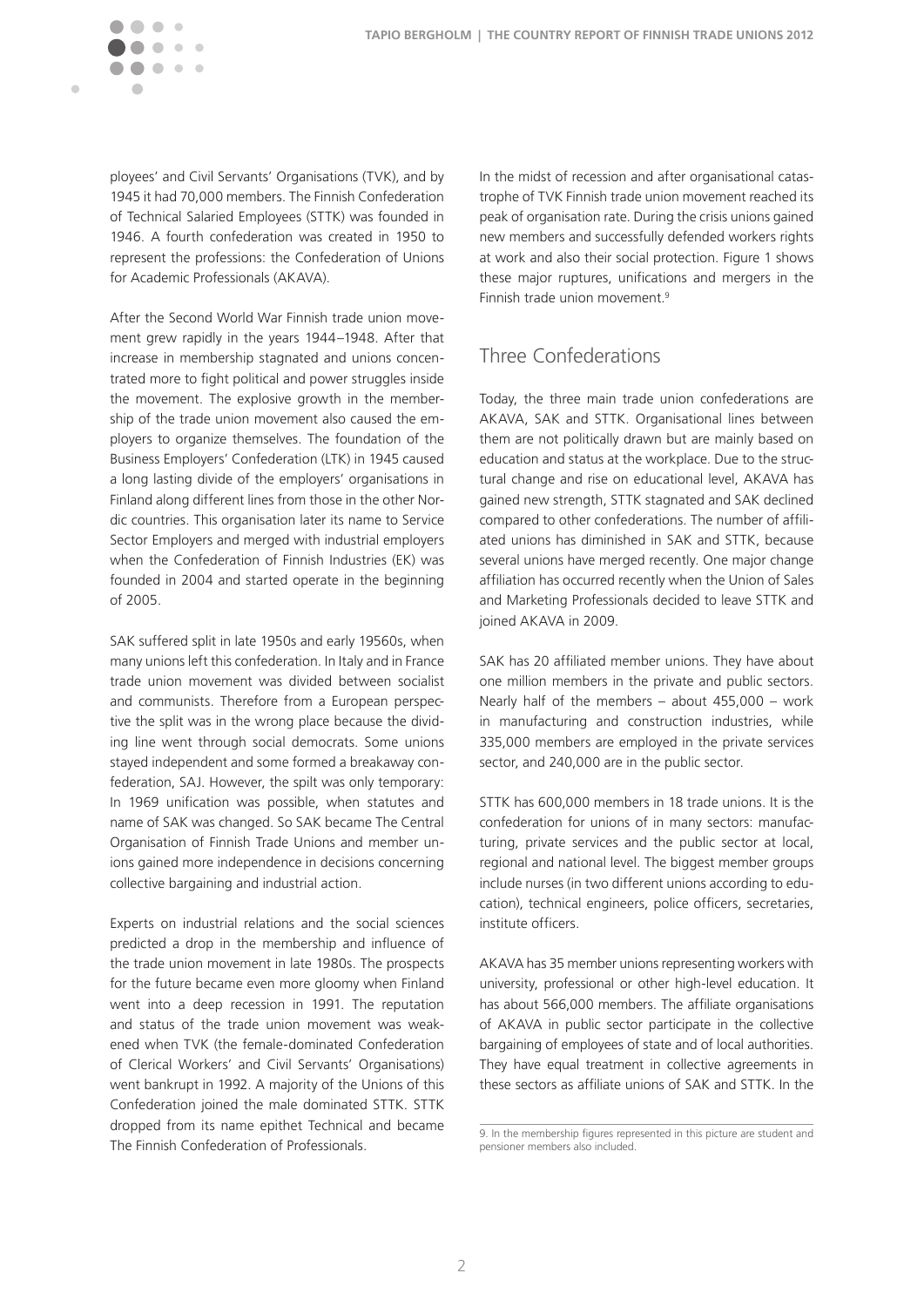

Figure 1: Trade Union Membership in Finland



Source: Statistics Finland. Statistical Yearbook 1944 –2010.

private sector employers have resisted proper and binding collective agreements with affiliates of AKAVA. In recent years some employer organisations in the private sector have made more agreements with unions of AKAVA.

The organisational strength of Finnish trade unions grew comparatively late in the 1960s and 1970s. Membership figures after that have risen constantly, but trade unions membership rate as a proportion of people in the labour market has declined in the same period. The quotas of pensioners and students have grown at the same time. The peak of membership rate among people in employment was reached in the mid 1990s, when it was about 80 percent. The organisational decline of Finnish trade unions started much later and has not been as rapid as in many other European countries. The peak of Finnish trade union strength was achieved in mid 1990s, when recession made trade unions and their unemployment funds very popular. It has been gradual. According to Ahtiainen (2011) in organisation rate of trade unions in Finland was in 1989 71,9 per cent, in 1994 78,5 per cent, in 2001 71,2 per cent, in 2004 69 per cent and in 2009 67,4 per cent. 10

Formally independent, but practically nearly connected to unions are unemployment funds, which brought members also to unions (Ghent system). An independent unemployment fund (General Unemployment Fund – YTK) supported by some employers was founded in 1992. Erosion of the trade union membership density is mainly due to the fact, that YTK has 322500 members in 2010. YTK fees are much lower than trade union membership fees, when this organisation do not make collective agreements, organise strikes or support its members in problems concerning labour law or collective agreements.

## War and Peace in the Finnish Labour Market

The main task of trade unions is to make in the whole country universally binding collective agreements with employer organisations and implement them. This means negations and arbitration with employers and their organisations, when there are different interpretations of collective agreement or conflicts at the work place. During agreement periods unions are also obliged

<sup>10.</sup> Ahtiainen (2011); Böckerman/Uusitalo (2006).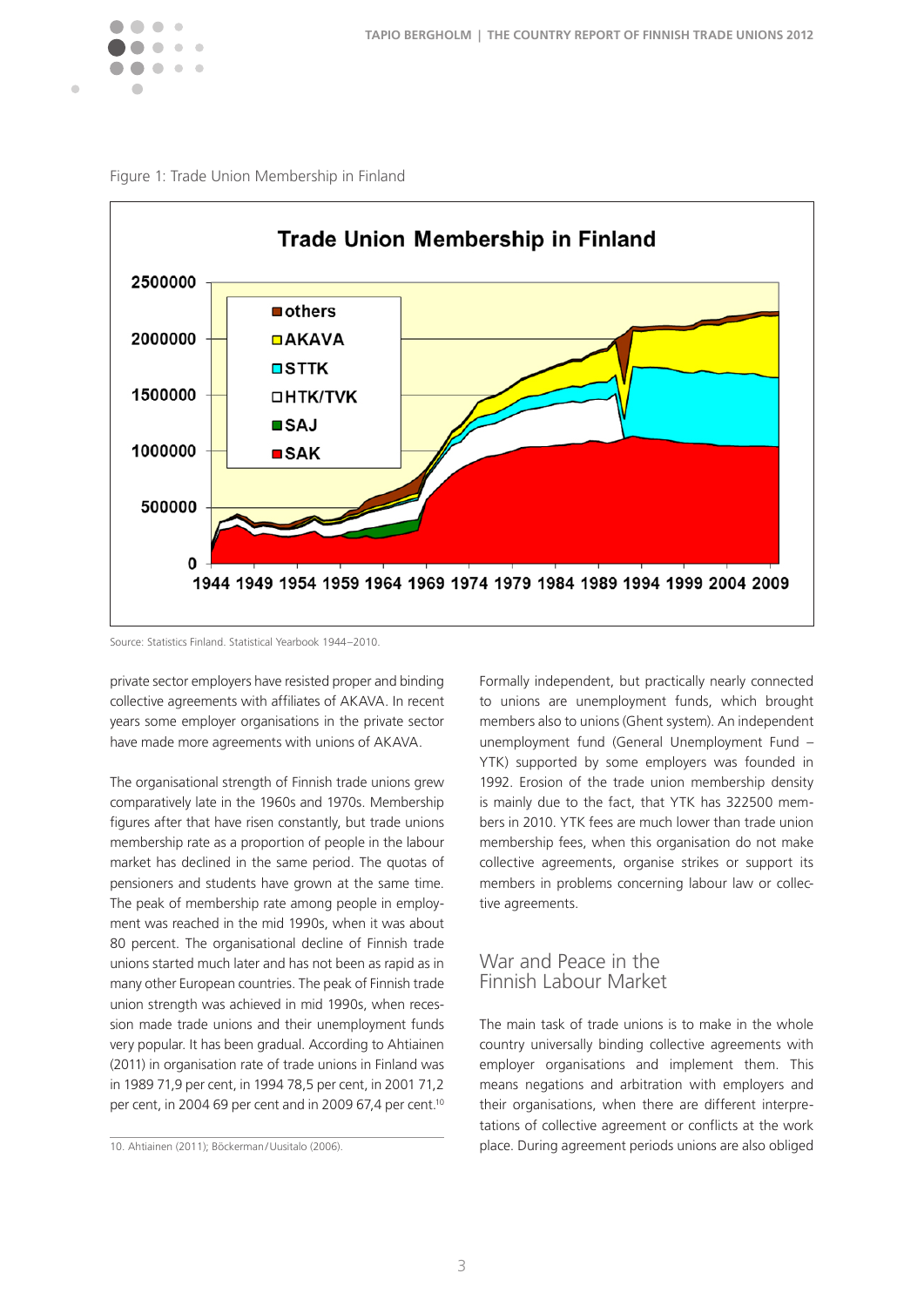

to enforce industrial peace. Industrial action concerning matters settled in collective agreement constitutes a breach of the binding agreement. In such a case, the Labour Court can impose fines.

The dynamics of Finnish industrial relations have changed substantially in last decades. In the 1970s and 1980s Finland was in the top league of industrial conflicts in West Europe. In early 1990s the number of strikes and workdays lost went dramatically down. Economic crisis early 1990s and permanent high unemployment even after the crisis gave bases for new realism in the unions. Employer organisations have been more offensive and unions have conducted negotiations from a rather defensive position during collective bargaining rounds, which is even reflected in the public debate about changes concerning social wage, especially pensions. This low level of industrial conflict has also in this millennium dominated in Finland.

During the 1980s there was a growing resentment and disillusionment amongst employers and employer organisations towards incomes policy agreements i. e. TUPOsettlements. STK challenged the very basics of Finnish model of industrial relations. It looked that due to dire straits in economy, employers where ready to abandon the whole tradition of tripartite consensus. 11

Hard talk did not deliver drastic action from employers before year 2007. Pragmatic and consensual solutions were made in pension policy and many TUPOagreements were concluded. At the same time, there was increasing criticism inside private sector employer organisation from early 1980s against incomes policy. This criticism became more ideologically deterministic in this millennium. Especially Federation of Technology Industries, which is the strongest member organisation of EK, strongly condemned the results of incomes policy.

The majority of companies organized by the Federation of Technology Industries are either international Finnish companies or companies owned by foreigners. When the Federation of Finnish Technology Industries announced in Spring 2007 before the end of the 2005–2007 TUPO agreement that it was no longer willing to participate in

TUPO negotiations, it was clear that the system could no longer be maintained. Without this major employer federation on board, the possibility of an encompassing agreement had vanished. For this Federation, however, the goal had not been the decentralisation to the sectoral, but to company level collective bargaining. There had always been some bargaining at company level, but rather than replacing the multi-sector with the sectoral level as the main bargaining arena, the Federation wanted to establish the company as the exclusive bargaining level.

When EK decided to terminate the tripartite incomes policy (TUPO) in 2007, it looked that private sector employers had abandoned the tradition of consensus underlying the Finnish model of industrial relations for good. Then there was reversal of strategy in autumn 2011, when great bargaining called framework agreement was concluded between all major tripartite players. Situation is not at all clear cut. At time of writing this report EK has rejected negotiated proposal for three days educational leave which was essential part of framework agreement for trade unions. Hawks and doves are in bitter fight inside EK at the moment.

### Social Democrats and Conservatives Are Strongest in Finnish Unions

In Finland officially all trade unions and trade unions are politically independent. This means in practise that organisation structures are not based on party affiliation or otherwise ideologically. On the other hand many unions and confederations have historically had close direct connections to various parties. These earlier close ties have gradually changed to more or less lose links between unions and parties.

In the organisation of SAK the members of Social Democratic Party have clear dominance. Majority of SAK affiliates are also led by Social Democrats. Left Alliance is the other major player in SAK and unions belonging to SAK. According to recent surveys, the party »True Finns« have more support of members than the Left Alliance. 12

<sup>11.</sup> Bergholm, Tapio: Tulopolitiikan pitkät jäähyväiset, teoksessa Politiikan polut ja hyvinvointivaltion muutos, (eds. Mikko Niemelä ja Juho Saari), Kelan tutkimusosasto, Tampere 2011.

<sup>12.</sup> Alho, Linnea: Luottamus liikkeessä. SAK:n jäsentutkimus, Painokarelia 2011. http://sakproduction.s3.amazonaws.com/materialsLuottamus\_ liikkeessa\_17b9.pdf.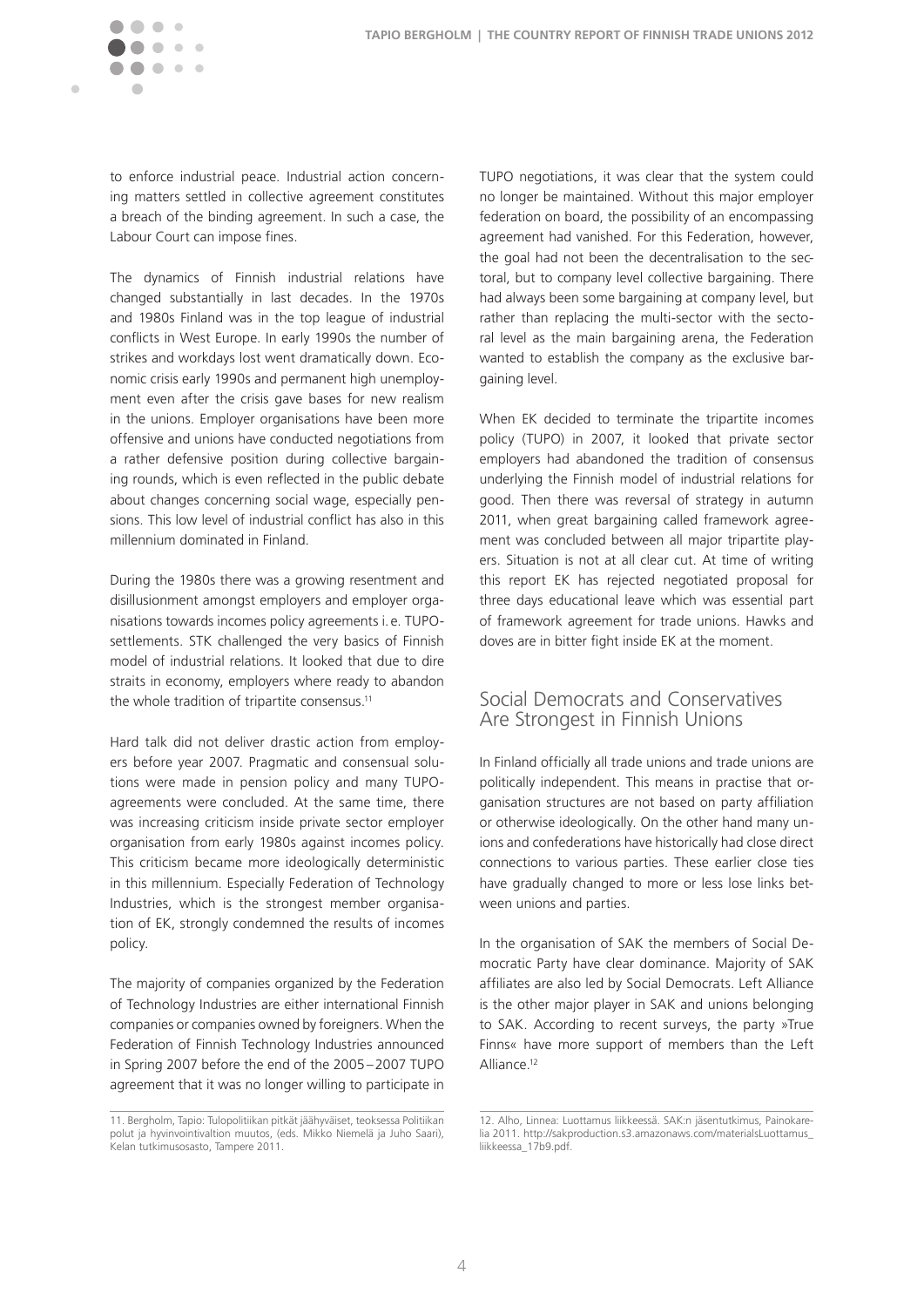

Figure 2: Labour conflicts 1970–2011



Source: *Tilastokeskus* (Statistics Finnland); http://www.stat.fi/til/tta/2011/tta\_2011\_2012-04-26\_tau\_002\_fi.html.

In AKAVA the strongest party is conservative National Coalition Party. In STTK Social Democrats and Conservatives are nearly equally strong, but at the moment social democrats still have upper hand in STTK. When the organisational strength of these two confederations has increased proportionally, National Coalition Party has gained a stronger position in trade unions than Left Alliance.

The strength of the National Coalition Party in the Finnish trade union movement is a peculiar aspect. It has weakened the ties between left wing parties and union members. On the other hand conservative trade union leaders and members have influence on the policies of National Coalition Party. Employers are sometimes frustrated, when »their own party« supports special wage increases for nurses as in 2007 and this very same party is unwilling to support proposals of EK to change labour law.

### Prospects Are Not Especially Bright

In recent years private sector investment in Finland has been small compared to Sweden and Germany. Therefore, unemployment has stayed around 8 per cent. Recent forecasts of economic development are mainly dismal due to the lack of demand in major export countries of Finnish products. It is highly unlikely that the negotiation power of unions in general will be stronger in coming years.

Demographics are also against brighter future of unions. Age structure of Finnish population is such, that employers and governments will also in future push the legal age of retirement to the later stages of life. AKAVA, SAK and STTK have been in favour of proactive measures to make working life more adaptable to ageing labour force instead of rising the statutory age of retirement. From this position trade union confederations have defended successfully the tripartite pension compromise from year 2005. But the question is how long this stance is politically or economically viable.

Anotherr problem, which unions have with demographics, is that organisation rate is much higher in the age groups near retirement age and low among young people. Unions have been unable to stop the increase of the independent unemployment fund YTK. Until now measures and solutions to the problem of gradually declining organisational base have been unsuccessful.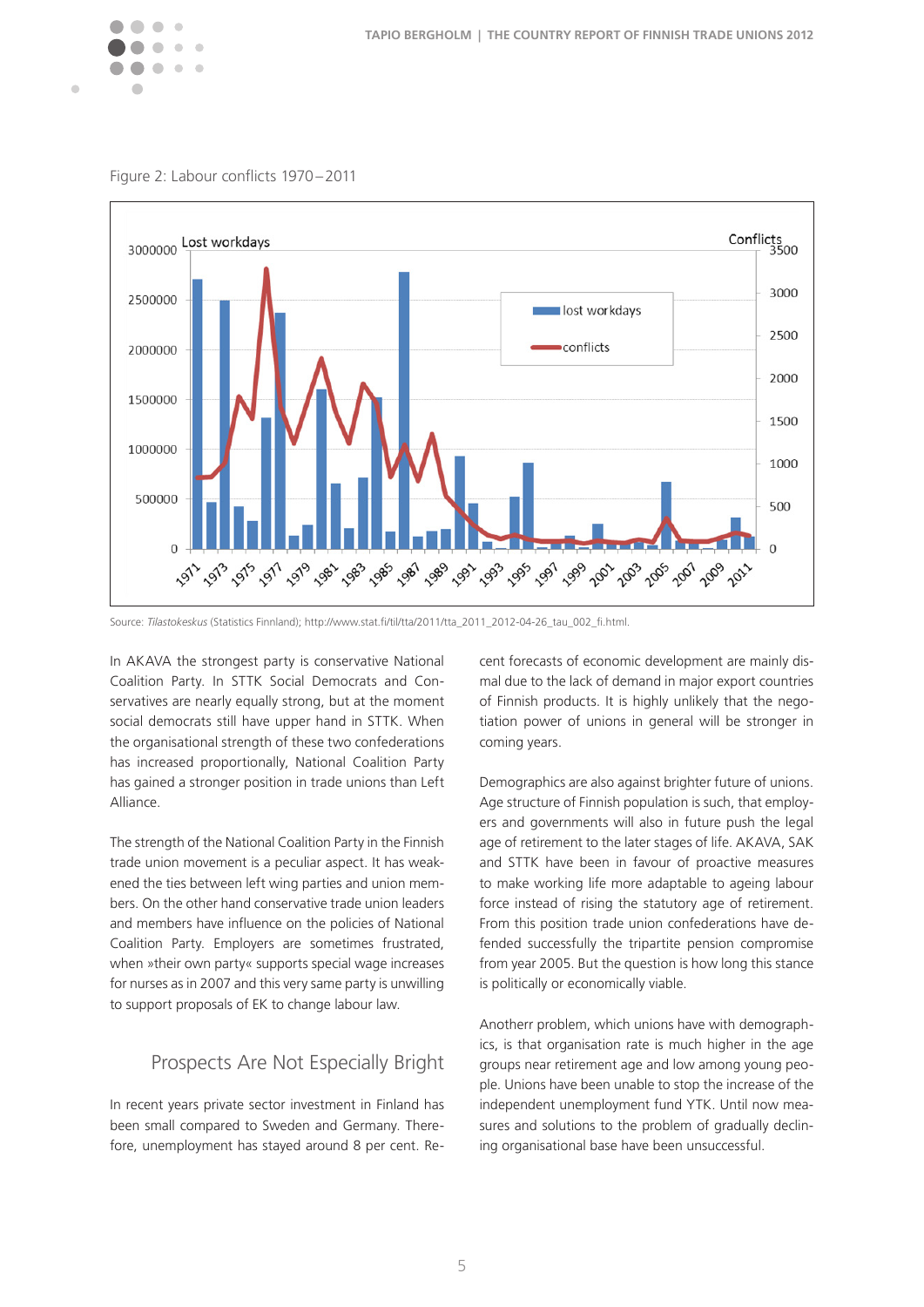

These problems are big, but in international comparative perspective Finnish unions and Finnish trade union confederations are still organisationally, politically and socially strong. They have high legitimacy in society at large. Their economic and personal resources are from European viewpoint substantial. Finnish trade union members, their unions and confederations have still in foreseeable future strong impact on the development of human rights in working life, social legislation, pension reforms and collective bargaining. It is much too early to forecast substantial change to the dynamic influence trade unions have to the economic and social development in Finland.